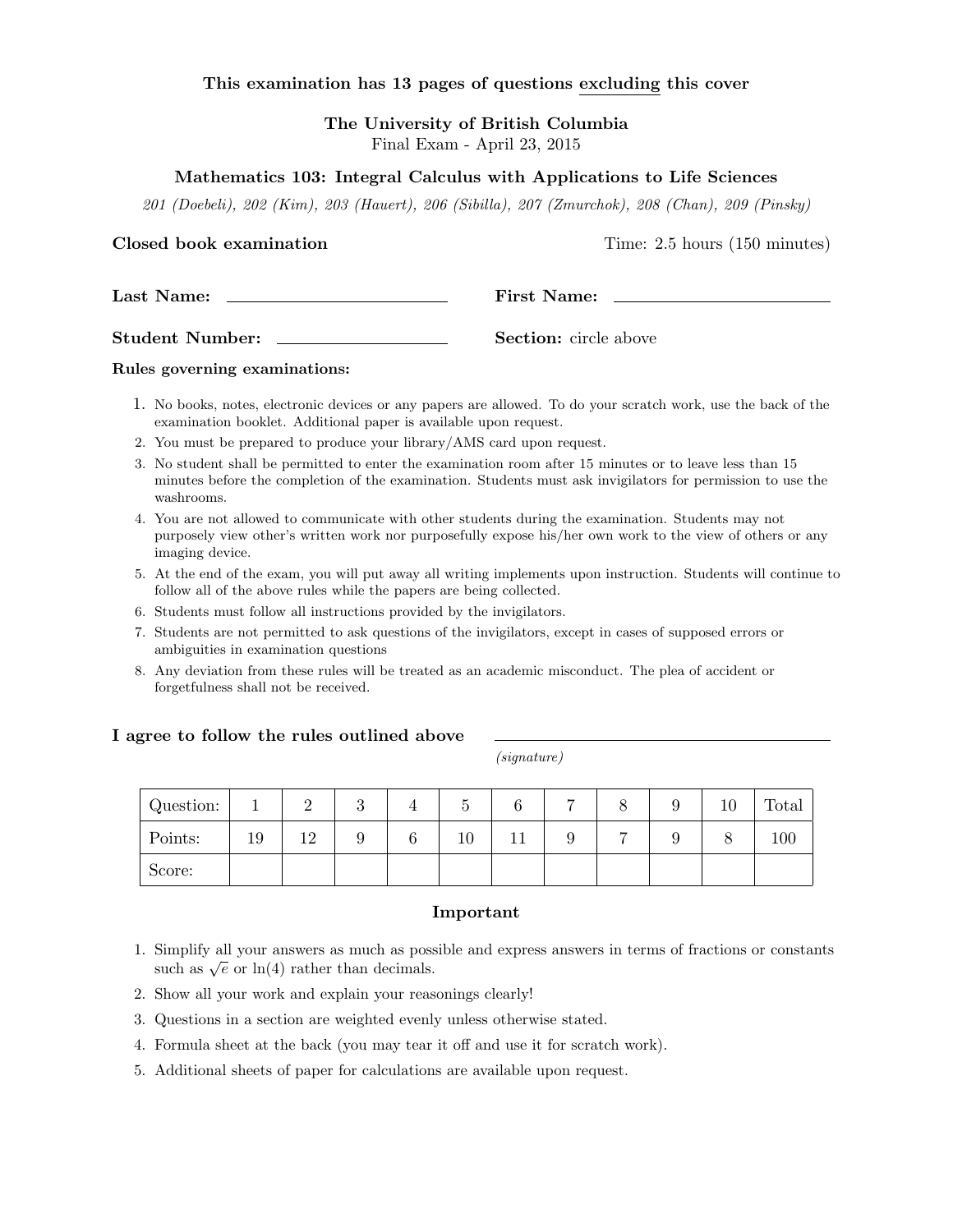# 1. Multiple-choice problems

(Full marks for correct answer. No partial marks.)

(a) (3 points) Given the following general terms  $a_n$ , determine whether the corresponding sequences  $\{a_n\}_{n\geq 1}$  are converging, diverging, and/or bounded. Check all boxes that apply. (do not calculate the limit of converging sequences.)

|      |                             | converging | diverging | bounded |
|------|-----------------------------|------------|-----------|---------|
|      | i. $(-1)^n n$ .             |            |           |         |
| ii.  | $\frac{(-1)^n(n+1)}{n+3}$ : |            |           |         |
| iii. | $\frac{n^2+2^n}{e^n+n^e}$ : |            |           |         |

(b) (3 points) Determine whether the following series converge or diverge. Check appropriate box. (do not calculate the value of converging series.)

|      |                                                            | converging | diverging |
|------|------------------------------------------------------------|------------|-----------|
| i.   | $\sum_{n=1}^{\infty} \frac{5^n + 2^n}{5^n + 3^n}.$         |            |           |
| ii.  | $\infty$<br>$\sum_{n=1}^{\infty} \frac{(n+1)n^2}{(n+2)^4}$ |            |           |
| iii. | $\infty$<br>$\sum \overline{n^2 \ln n}$<br>$n=2$           |            |           |

(c) (3 points) Determine whether the following integrals converge or diverge. Check appropriate box. (do not calculate the integrals.)

|     |                                                        | converging | diverging |
|-----|--------------------------------------------------------|------------|-----------|
| i.  | $\int_{1}^{\infty} \frac{x+1}{x^4+x^3+x} dx$           |            |           |
| ii. | $^{\circ}\infty$<br>$\int_2 \frac{1}{\ln (x^{10})} dx$ |            |           |
|     | iii. $\int_{}^{1} x^{-\frac{4}{5}} dx$ :               |            |           |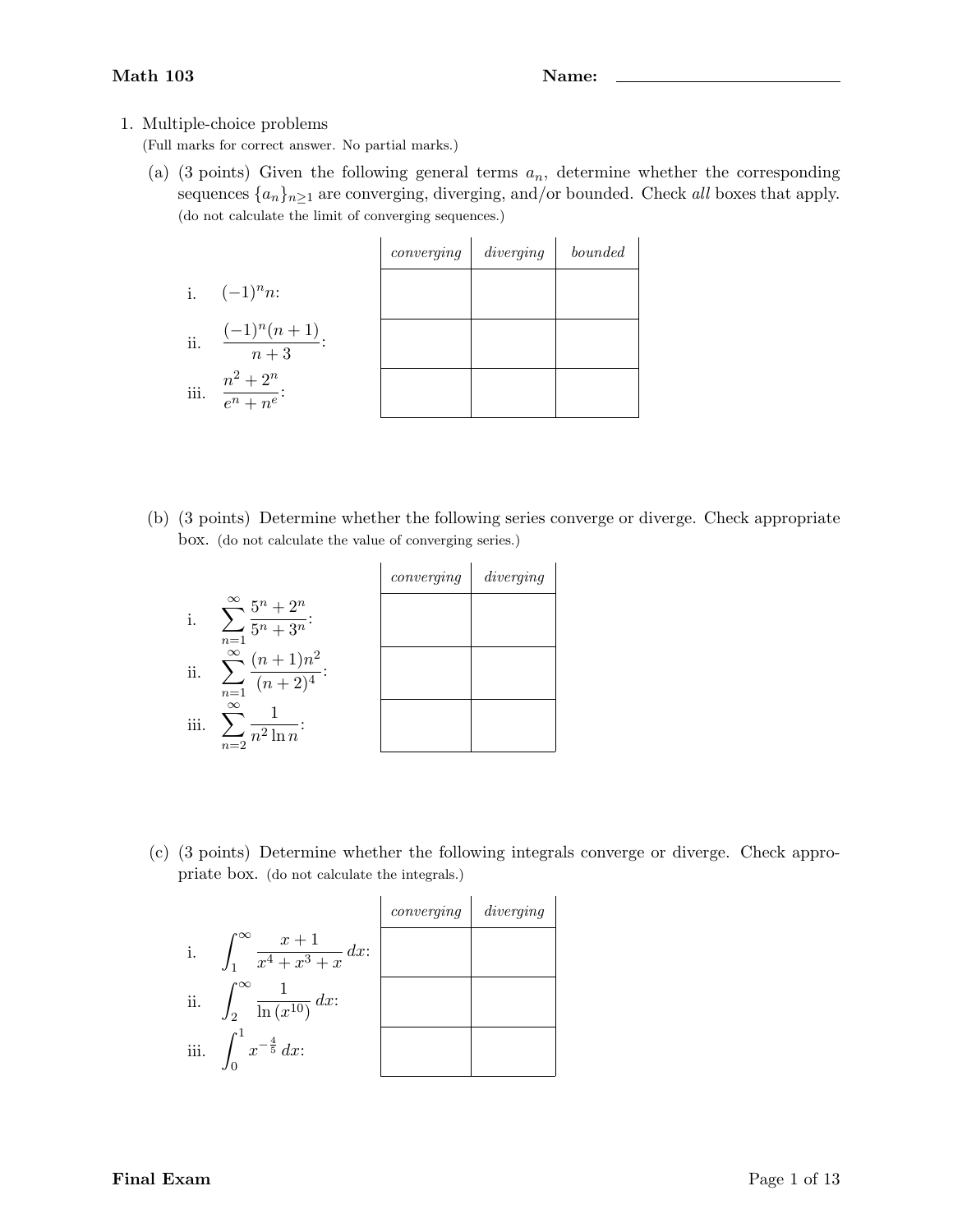(d) (4 points) Consider the following differential equations. Check the appropriate box.

|                                                                                | $true \mid false \mid$ |  |
|--------------------------------------------------------------------------------|------------------------|--|
| i. $x(t) = -\frac{2}{t^2+2}$ is a solution to $\frac{dx}{dt} = tx^2$           |                        |  |
| ii. $y(t) = \ln(1 + \frac{t^2}{2})$ is a solution to $\frac{dy}{dt} = te^{-y}$ |                        |  |

(e) (6 points) Match Taylor series and functions. Check the appropriate box.

| $\sum_{n=0}^{\infty} \frac{(-1)^n}{n!} x^n = 1 - x + \frac{x^2}{2} \dots$                                  |
|------------------------------------------------------------------------------------------------------------|
| $\sum_{n=1}^{\infty} \frac{(-1)^{n-1}}{(2n-1)!} x^{2n-1} = x - \frac{x^3}{6} + \frac{x^5}{120} \dots$<br>∞ |

iii. 
$$
\sum_{n=0} n x^{n-1} = 1 + 2x + 3x^2 \dots
$$

| $\sin x$ |  | $\cos x \left[ \frac{1}{(1-x)^2} \right] \ln(1+x) \left[ e^{-x} \right]$ |  |
|----------|--|--------------------------------------------------------------------------|--|
|          |  |                                                                          |  |
|          |  |                                                                          |  |
|          |  |                                                                          |  |
|          |  |                                                                          |  |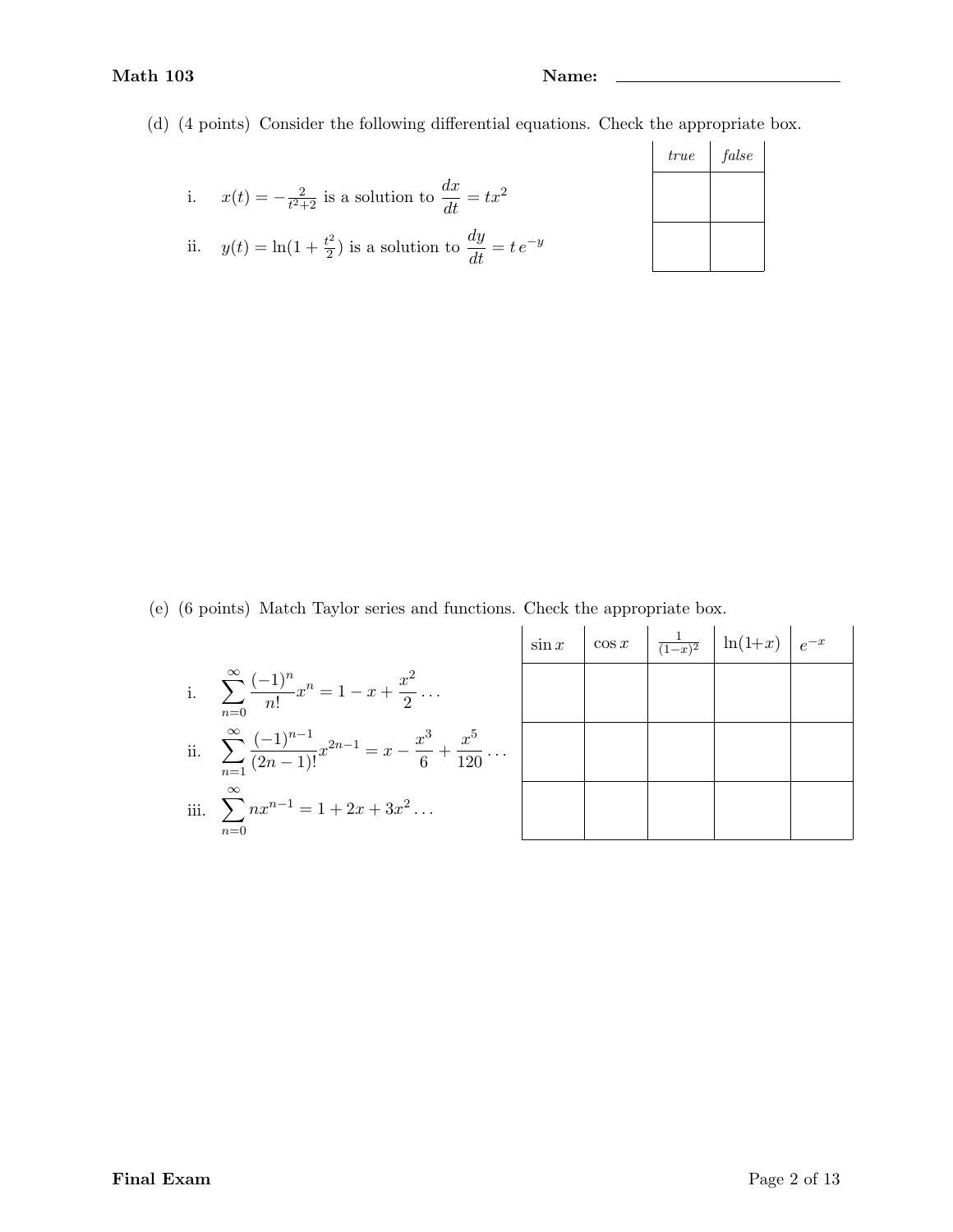# 2. Short-answer-problems

(Full marks for correct answer. Work must be shown for partial marks.)

(a) (2 points) Find the telescoping sum 
$$
S_N = \sum_{k=1}^N (\sqrt{k+1} - \sqrt{k})
$$
.

ANSWER: S<sup>N</sup> =

(b) (3 points) Consider the function and its series  $f(x) = \frac{1}{1-x^3} = a_0 + a_1x + a_2x^2 + \dots$ Find  $a_{99}$  and  $f^{(100)}(0)$  (i.e. the 100th derivative of  $f(x)$  evaluated at  $x = 0$ ).

ANSWER:  $a_{99} = \_$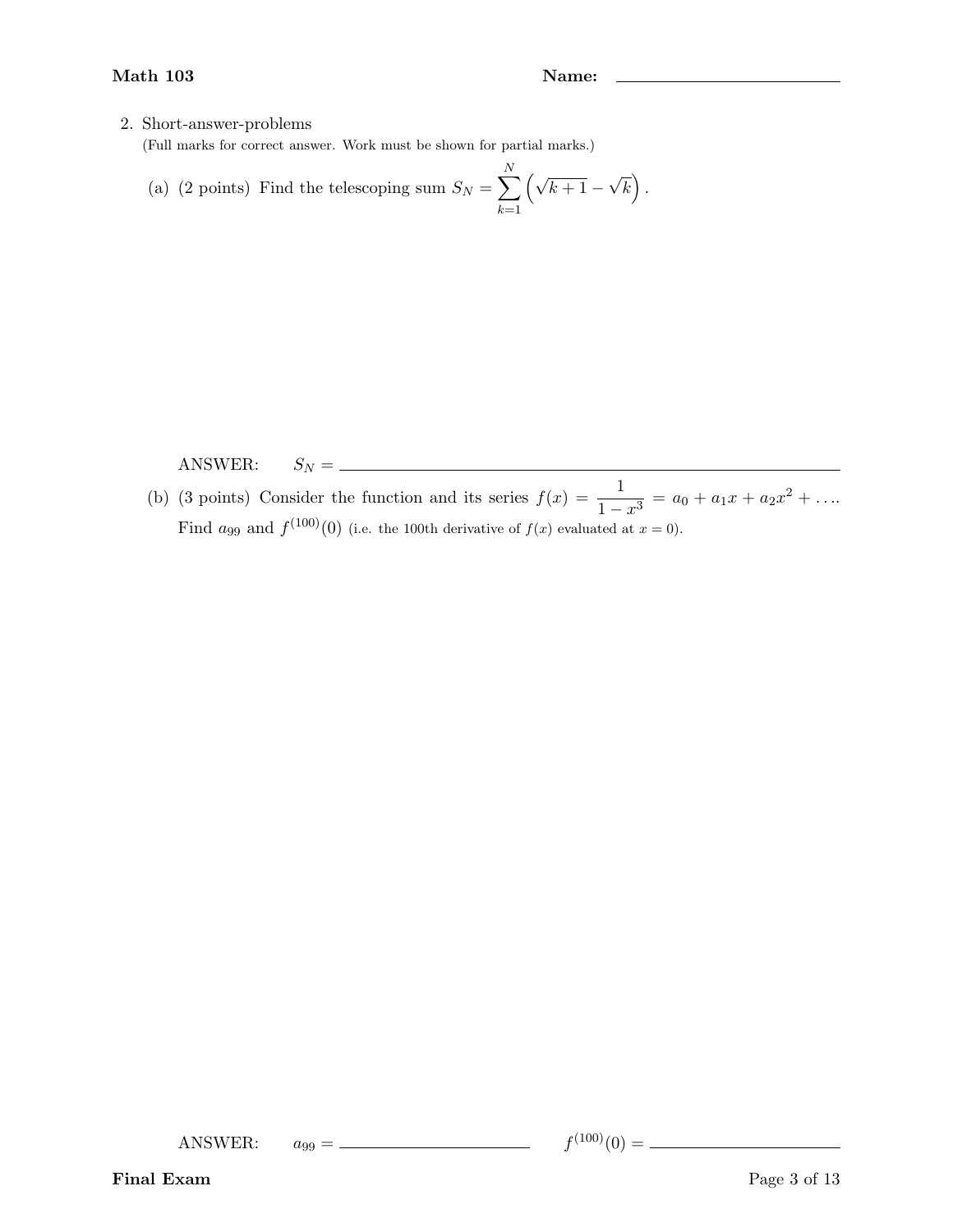(c) (3 points) Evaluate the following limit: 
$$
L = \lim_{x \to 0} \frac{\int_0^x (e^{t^2} - 1) dt}{x^3}.
$$

ANSWER: 
$$
L = \frac{1}{\int_{3}^{5} f(x) dx + \int_{4}^{3} f(x) dx + \int_{2}^{4} f(x) dx}
$$
 as a single integral of the form 
$$
\int_{a}^{b} f(x) dx.
$$

### ANSWER:  $a = \underline{\hspace{1cm}} \qquad b =$

(e) (2 points) The concentration of a certain hormone in the blood changes periodically over 24h. The graph of the production rate  $p(t)$  and removal rate  $r(t)$  of the hormone are shown below.



In the figure, clearly mark the times

- i.  $t_1$  at which the total concentration of the hormone is highest, and
- ii.  $t_2$  at which the hormone concentration is increasing at the fastest rate.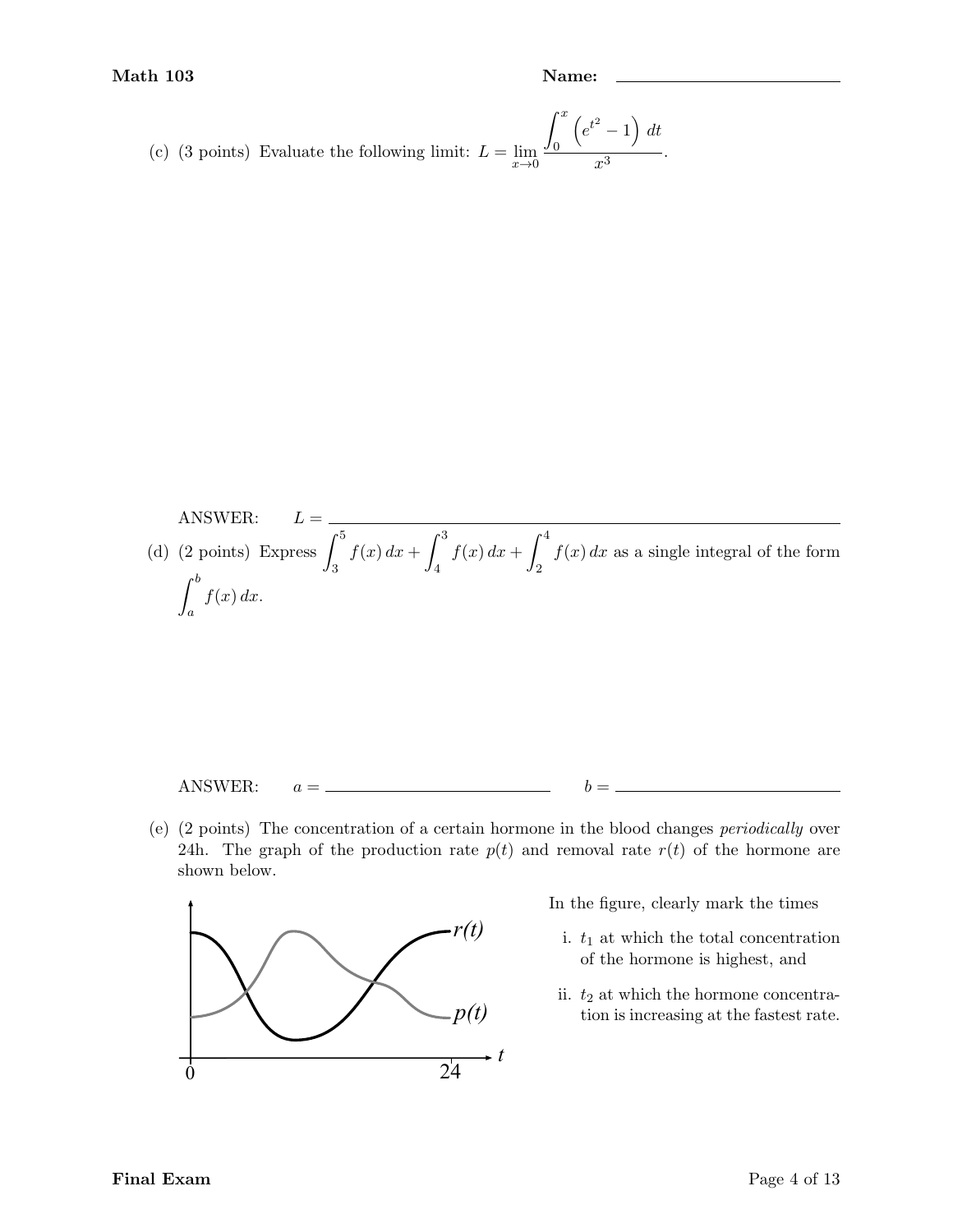- 3. The equation of a circle of radius r centred at the origin is  $x^2 + y^2 = r^2$ . (Work must be shown for full marks.)
	- (a) (2 points) The area A of the circle is given by  $A = 2 \int_0^r$  $-r$  $\sqrt{r^2-x^2} dx$ .



Draw a sketch, which clearly identifies the integrand, and shade the area given by  $\int_0^r$  $-r$  $\sqrt{r^2-x^2} dx$ .

(b) (1 point) Give a reason for the simplification:  $2 \int_0^r$  $-r$  $\sqrt{r^2 - x^2} \, dx = 4 \int_0^r$ 0  $\sqrt{r^2-x^2} dx$ .

(c) (6 points) Evaluate  $A = 4 \int_0^r$ 0  $\sqrt{r^2 - x^2} dx$ . (Hint: use trigonometric substitution.)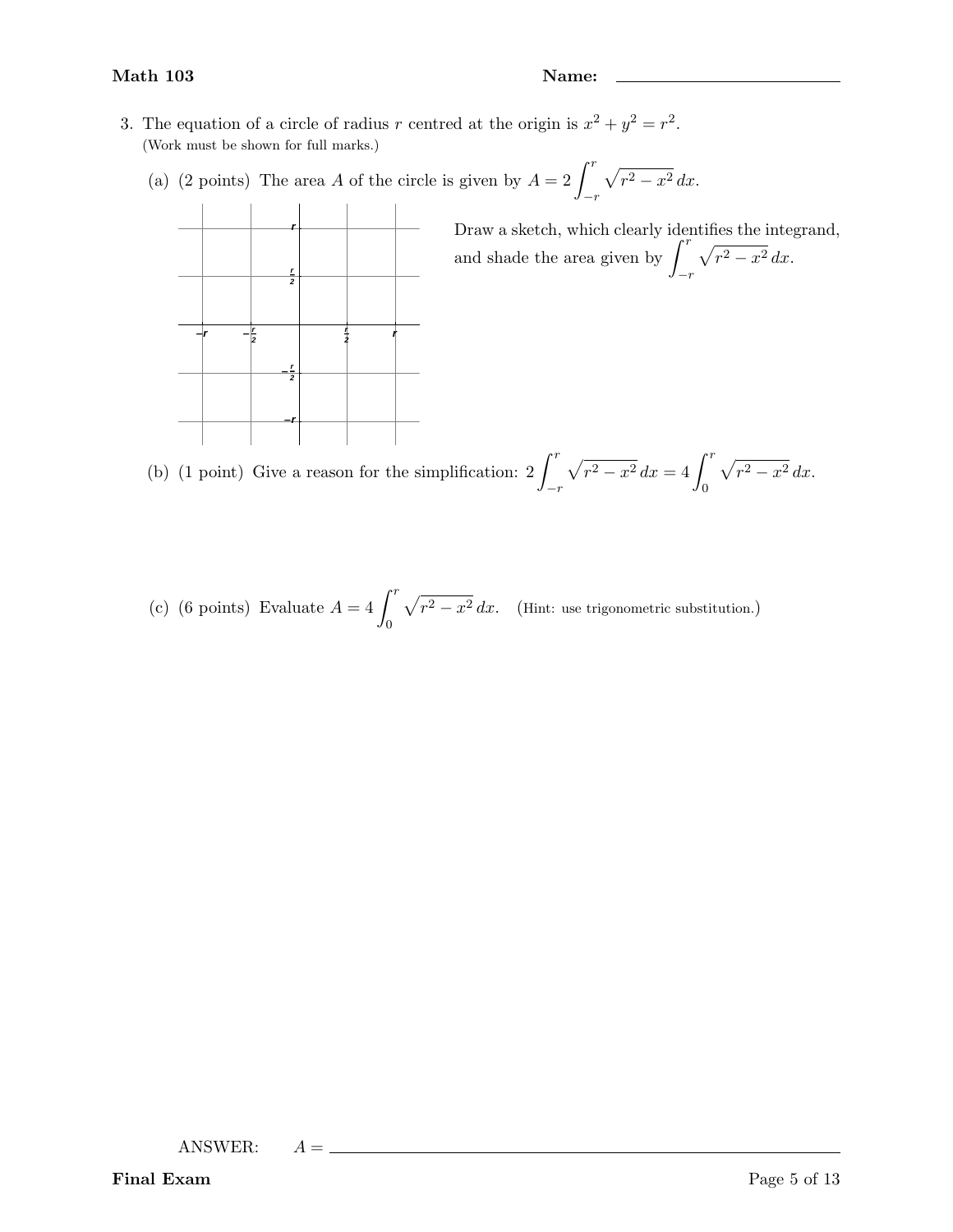4. (6 points) Consider a swarm of ants distributed over a circular region. At distance r from the centre of the region, the density of the ant population is observed to be  $b(r) = \frac{1}{r^2 + 1}$ , measured in units of one thousand per square meter. What is the total number of ants within a radius of 2m? (Work must be shown for full marks.)

ANSWER:

Final Exam Page 6 of 13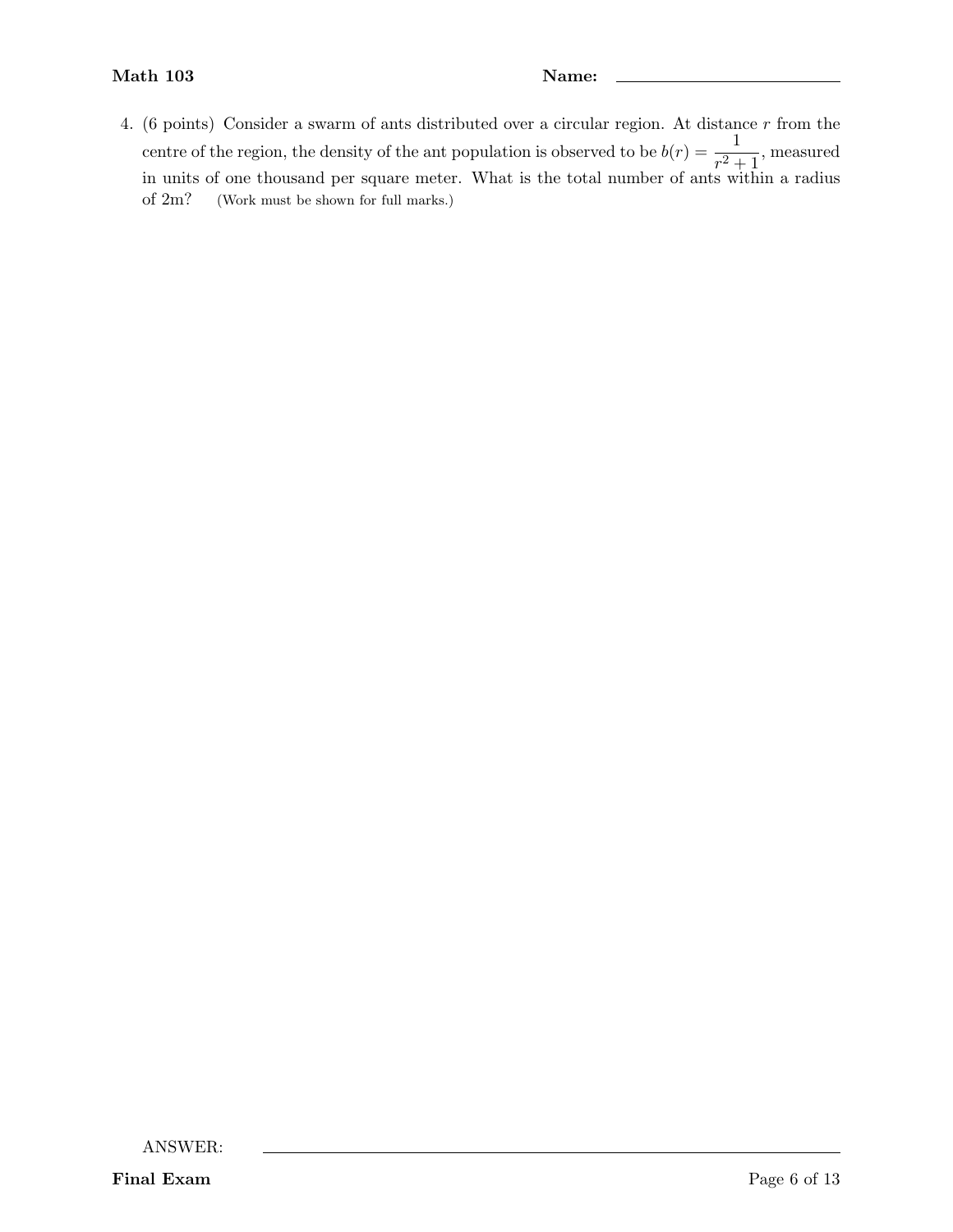5. Consider the differential equation  $\frac{dy}{dt} = y^2 - 1$ . (Work must be shown for full marks.) (a) (2 points) Find all steady states (equilibria).

(b) (2 points) Determine the stability of all steady states (equilibria). (Note: formal as well as graphical reasoning is acceptable.)

(c) (6 points) Solve the differential equation using the initial condition  $y(0) = 2$ .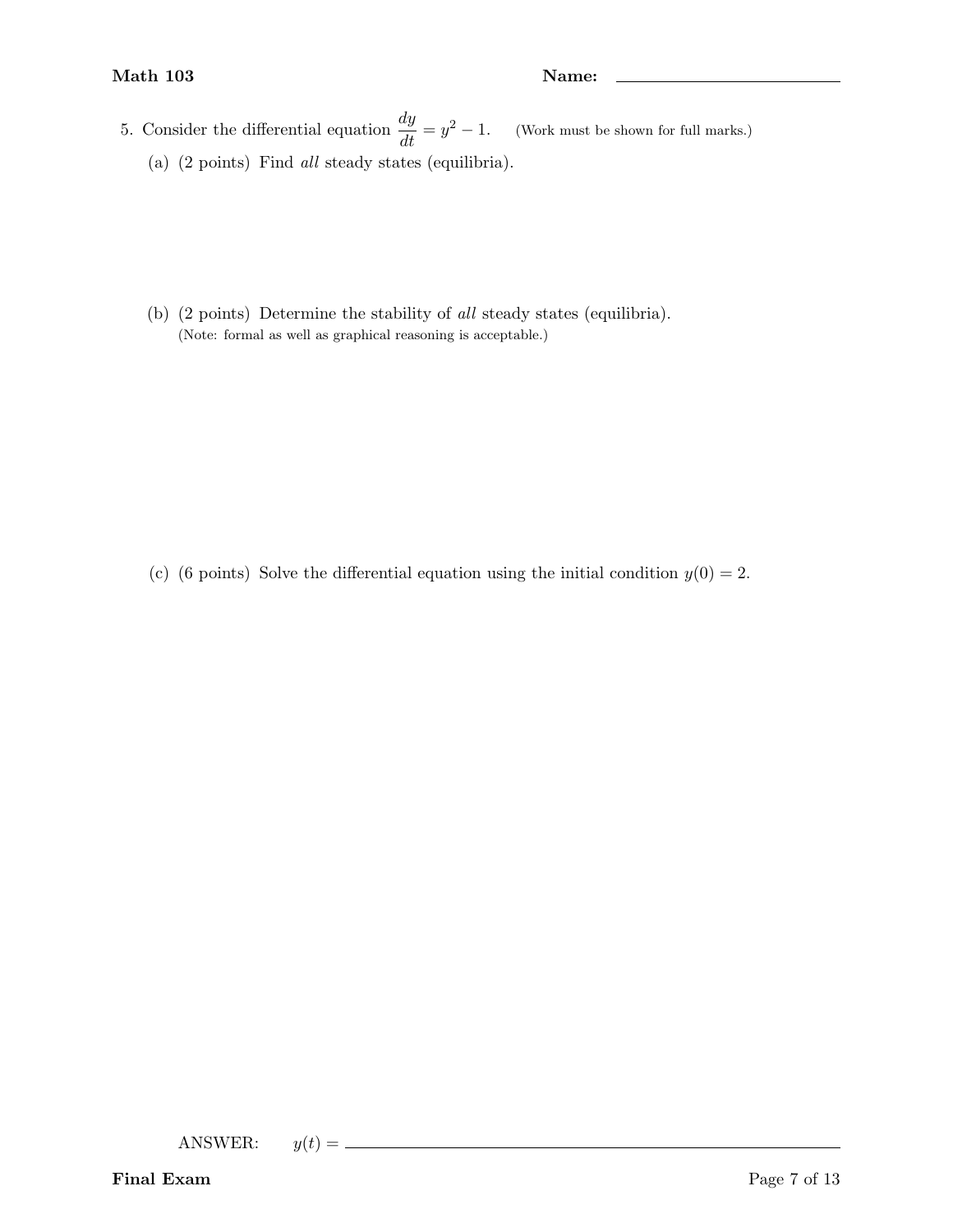- 6. Consider the function  $F(x) = \lambda x e^{-x}$ , where  $\lambda > 0$  is a parameter. Now consider the iterated map  $x_{t+1} = F(x_t)$  for  $t = 0, 1, 2, 3, \ldots$  (Work must be shown for full marks.)
	- (a) (2 points) Find all fixed points (steady states, equilibria).

(b) (5 points) Determine the range of  $\lambda$  for which each fixed point (steady state, equilibrium) is stable.

(c) (4 points) Starting at  $x_0$ , use cobwebbing to draw  $x_t$  up to  $x_5$  in the two graphs below, which show  $F(x)$  for two different values of  $\lambda$ .

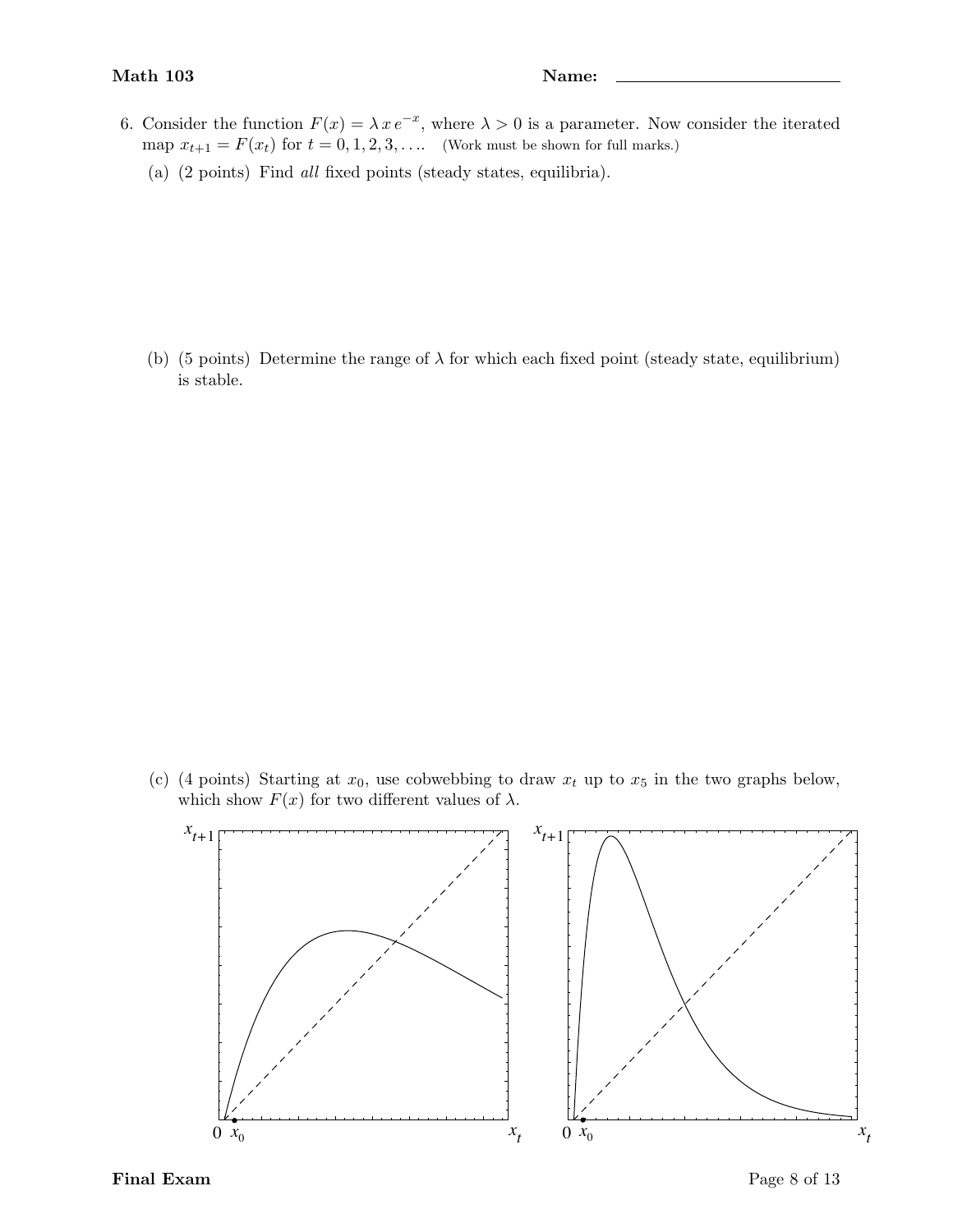7. Consider the Normal (or Gaussian) probability density function  $(pdf)$  given by  $f(x) = \sqrt{\frac{2}{x}}$  $\frac{2}{\pi}e^{-2x^2}$  for  $-\infty < x < \infty$ . (Work must be shown for full marks.) (a) (2 points) Find the mean  $\bar{x}$ .

ANSWER: ¯x =

(b) (1 point) Find the median  $x_{\frac{1}{2}}$ .

ANSWER:  $\frac{1}{2}$  =

(c) (2 points) Using the fact that  $f(x)$  is a pdf, find the integral  $I = \int_{-\infty}^{\infty}$ −∞  $e^{-2x^2} dx$ .

 $ANSWER: I = \n $\frac{I}{I} = \n\frac{I}{I} = \n\frac{I}{I} = \n\frac{I}{I} = \n\frac{I}{I} = \n\frac{I}{I} = \n\frac{I}{I} = \n\frac{I}{I} = \n\frac{I}{I} = \n\frac{I}{I} = \n\frac{I}{I} = \n\frac{I}{I} = \n\frac{I}{I} = \n\frac{I}{I} = \n\frac{I}{I} = \n\frac{I}{I} = \n\frac{I}{I} = \n\frac{I}{I} = \n\frac{I}{I} = \n\frac{I}{I} = \n\frac{I}{I} = \n\$$ 

(d)  $(4 \text{ points})$  Find the variance  $V$ . (Hint: what is the anti-derivative of  $xe^{-2x^2}$ ?)

ANSWER:  $V =$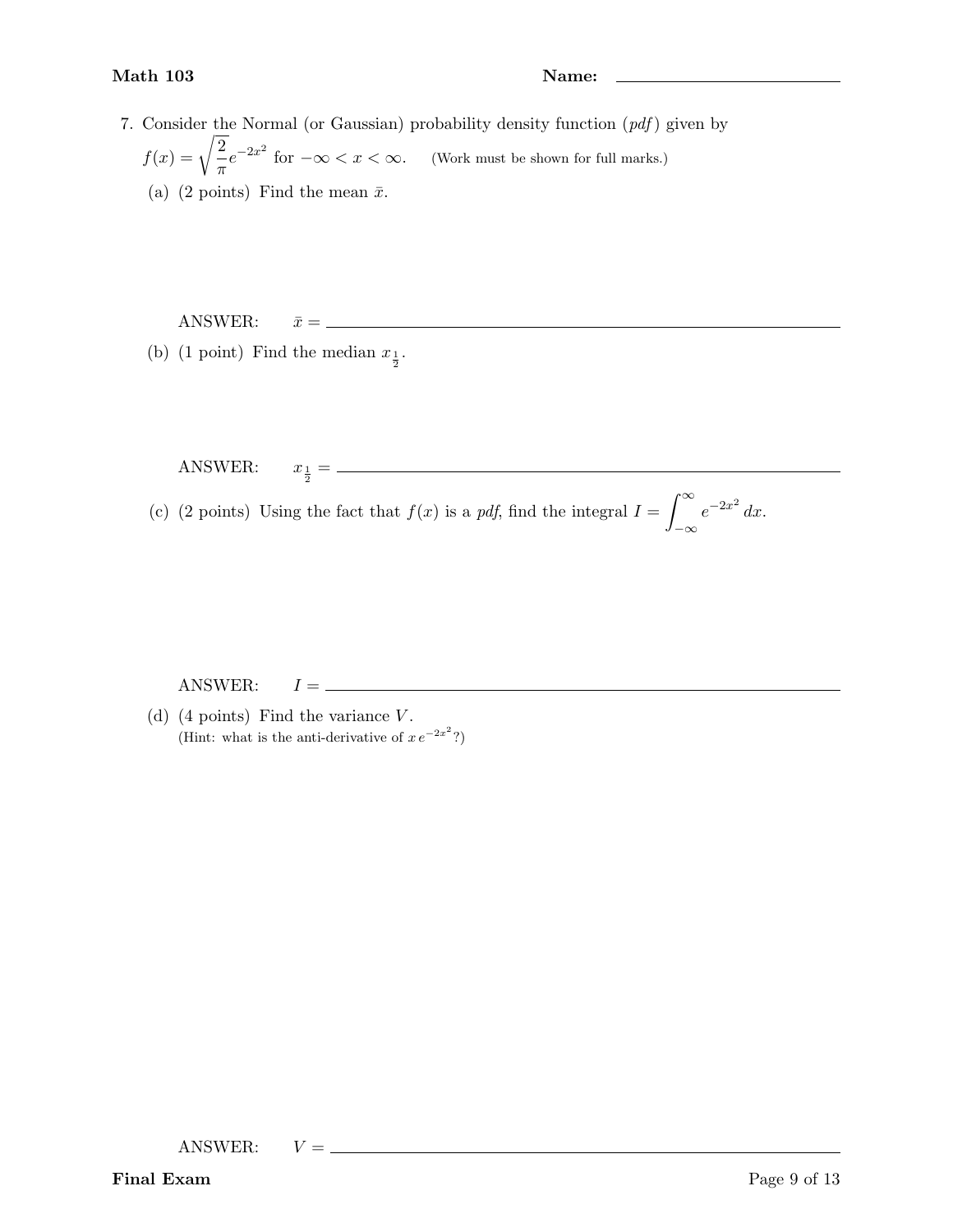8. (7 points) Find all x such that the series  $\sum_{n=1}^{\infty}$  $n=0$  $(n-1)^3(x-2)^n$  $\frac{1}{1+3^n}$  converges? (Work must be shown for full marks.)

ANSWER:

Final Exam Page 10 of 13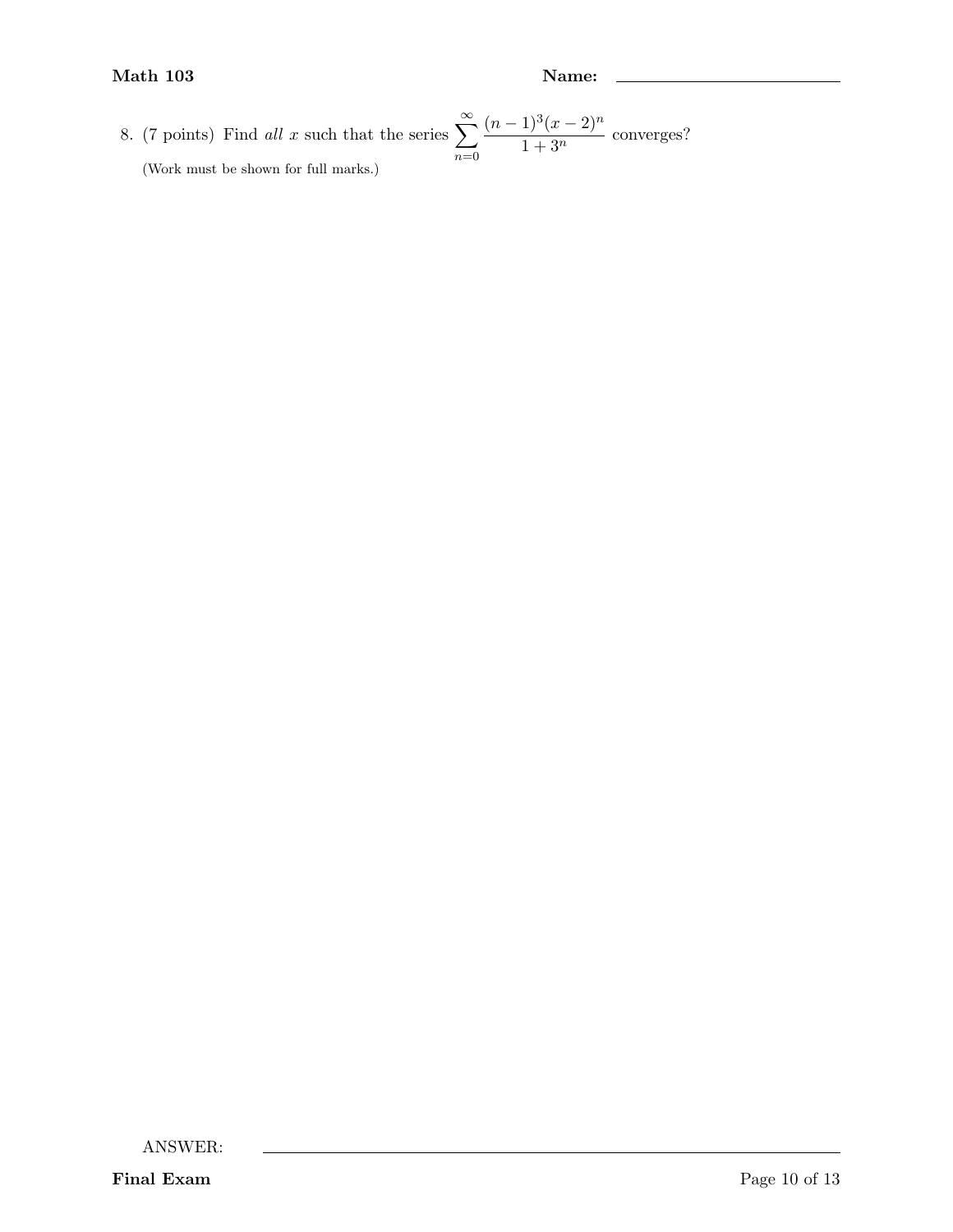9. (9 points) Suppose the power series  $y = \sum_{n=1}^{\infty}$  $n=0$  $a_n x^n$  solves the differential equation

$$
\frac{dy}{dx} + x y = 2
$$

with the initial condition  $y(0) = -1$ . Determine  $a_0, a_1, a_2$  and  $a_3$ . (Work must be shown for full marks.)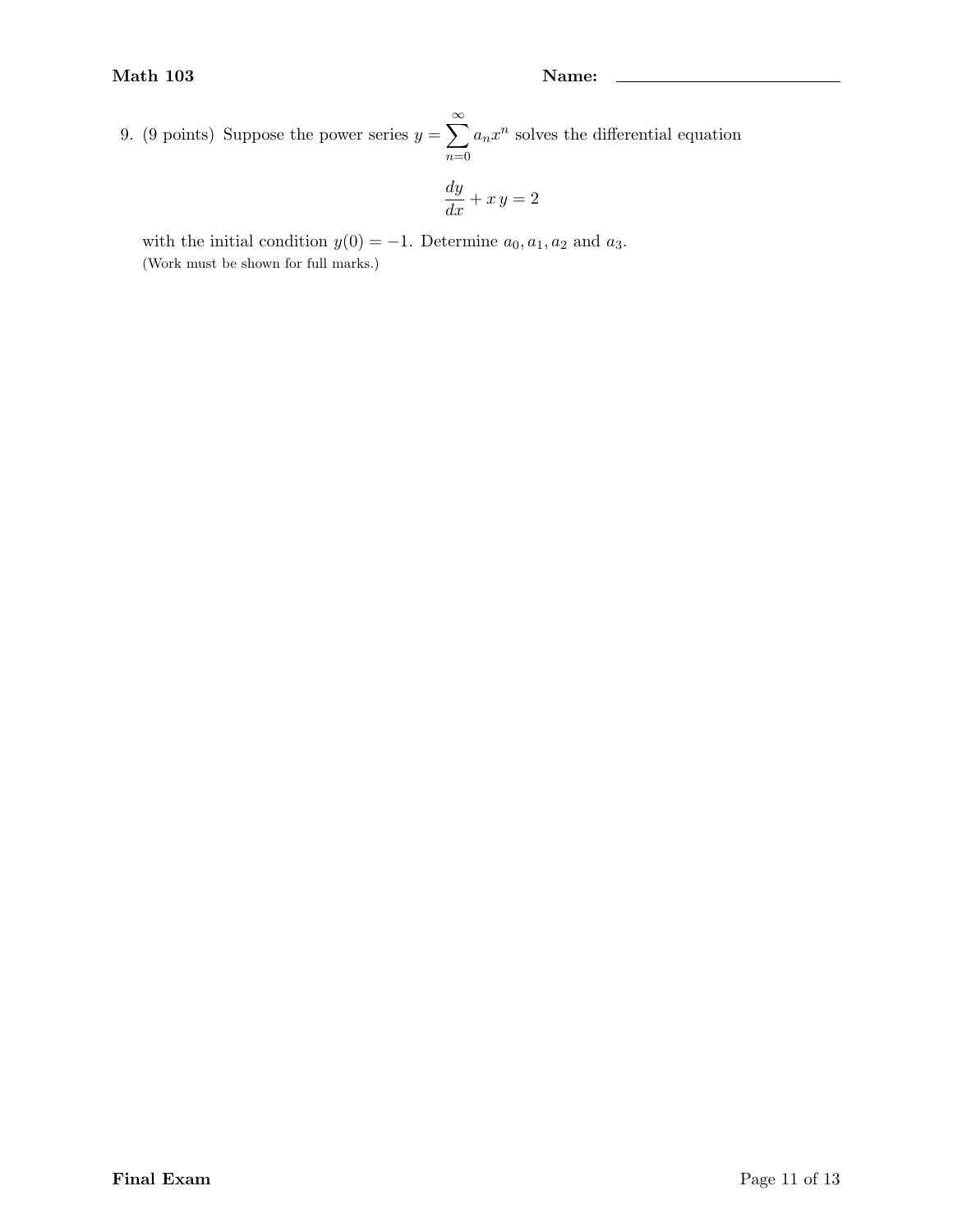- 10. Integration (Work must be shown for full marks.)
	- (a) (4 points) Evaluate the integral  $I_1 = \int \frac{1+e^x}{1-e^x}$  $\frac{1+e}{1-e^x} dx.$

ANSWER:  $I_1 = \_$ 

(b) (4 points) Evaluate the integral  $I_2 = \int \cos(\ln x) dx$ .

ANSWER: I<sup>2</sup> =